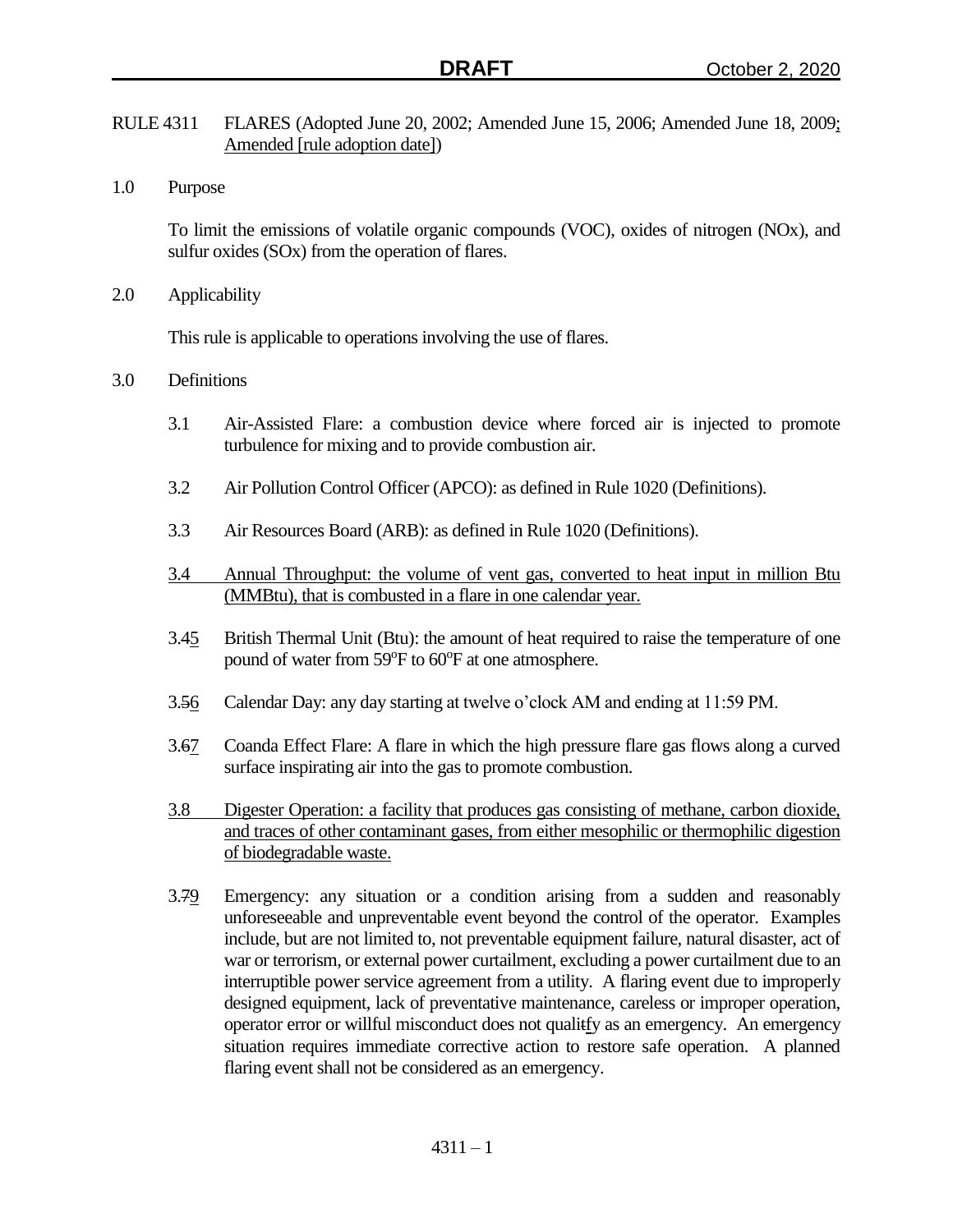- 3.8 Enclosed Flare: a flare composed of multiple gas burners that are grouped in an enclosure, and are staged to operate at a wide range of flow rates.
- 3.910 EPA: United States Environmental Protection Agency.
- 3.101 Feasible: Capable of being accomplished in a successful manner within a reasonable period of time, taking into account economic, environmental, legal, social, and technological factors.
- 3.112 Flare: a combustion device that oxidizes combustible gases or vapors, where the combustible gases or vapors being destroyed are routed into the burner without heat recovery. a direct combustion device in which air and all combustible gases react at the burner with the objective of complete and instantaneous oxidation of the combustible gases. Flares are used either continuously or intermittently and are not equipped with devices for fuel-air mix control or for temperature control.
- 3.123 Flare Event: any intentional or unintentional combustion of vent gas in a flare. The flare event ends when the flow velocity drops below 0.12 feet per second or when the operator can demonstrate that no more vent gas was combusted based upon the monitoring records of the flare water seal level and/or other parameters as approved by the APCO in the Flare Monitoring and Recording Plan. For a flare event that continues for more than one calendar day, each calendar day or venting of gases shall constitute a separate flare event.
- 3.134 Flare Gas: gas burned in a flare.
- 3.145 Flare Minimization Plan (FMP): a document intended to meet the requirements of Section 6.5 of this Rule.
- 3.156 Flare Monitoring System: all flare monitoring and recording equipment used for the determination of flare operating parameters. Flare monitoring and recording equipment includes, but is not limited to, sample systems, transducers, transmitters, data acquisition equipment, data recording equipment, and video monitoring equipment and video recording equipment.
- 3.16 Flexigas: a low BTU fuel gas produced by gasifying coke produced in a fluid-bed Coker. Due to the air used in the gasifying process, Flexigas is approximately 50% nitrogen.
- 3.17 Gaseous Fuel: any gases used as combustion fuel which include, but are not limited to, any natural, process, synthetic, landfill, sewage digester, or waste gases. Gaseous fuels include produced gas, pilot gas and, when burned, purge gas.
- 3.18 Landfill Operation: facilities engaged in operating landfills as defined in the North American Industry Classification System 562211 (Hazardous Waste Treatment and Disposal) or 562212 (Solid Waste Landfill).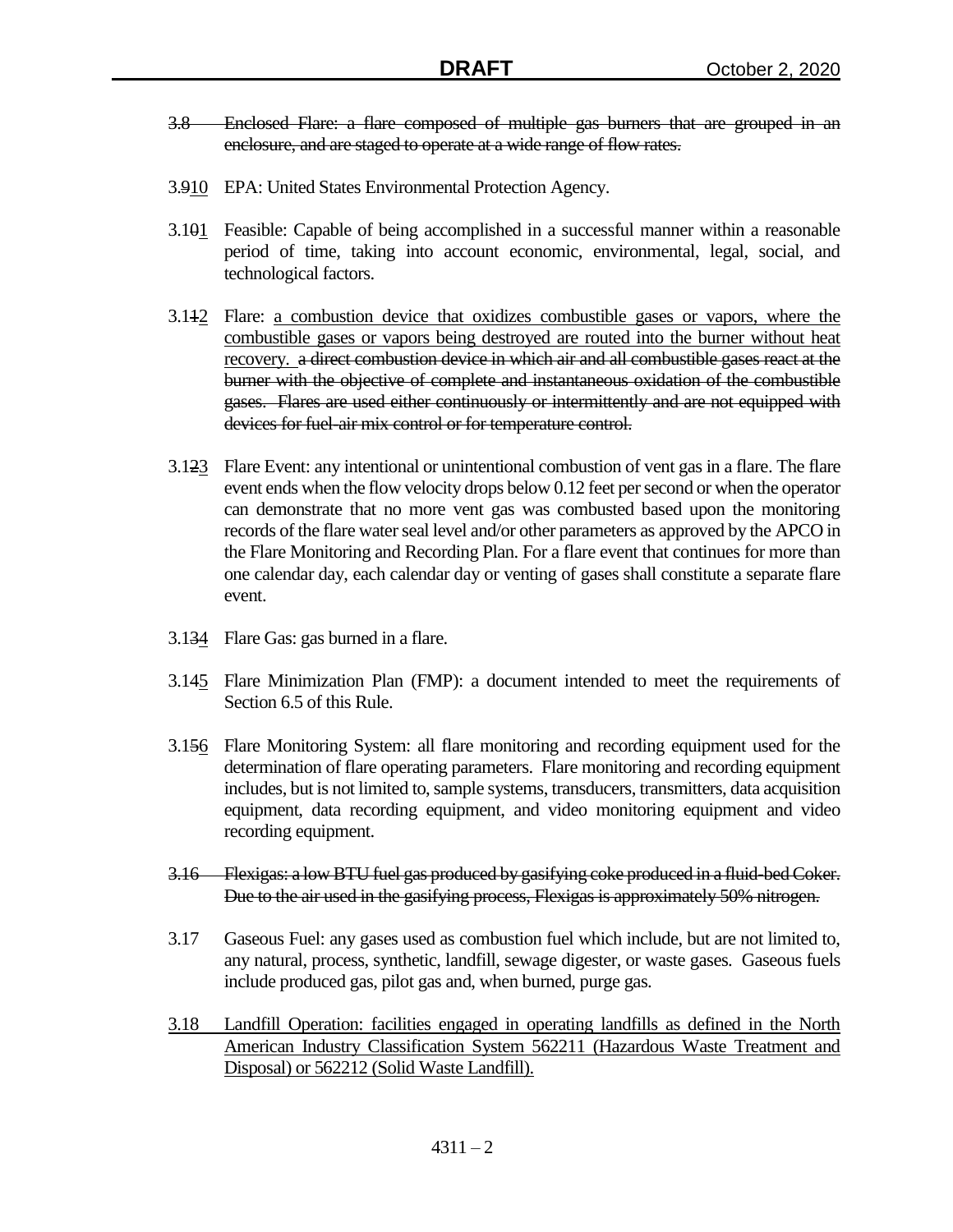- 3.19 Major Source: as defined in Rule 2201 (New and Modified Stationary Source Review Rule).
- 3.1820 MMBtu: million British thermal units.
- 3.21 MMscf: million standard cubic feet
- 3.1922 Non-Assisted Flare: a combustion device without any auxiliary provision for enhancing the mixing of air into its flame. This definition does not include those flares that by design provide excess air at the flare tip.
- 3.203 NOx: any nitrogen oxide compounds.
- 3.24 Oil and Gas Operation: facilities engaged in crude oil or gas production as in the North American Industry Classification System 211120 (Crude Petroleum Extraction) or 211130 (Natural Gas Extraction).
- 3.215 Open Flare: a vertically or horizontally oriented open pipe flare from which gases are released into the air before combustion is commenced.
- 3.226 Operator: includes, but not limited to, any person who owns, leases, supervises, or operates a facility.
- 3.27 Organic Liquid Loading Operation: as defined in Rule 4624 (Transfer of Organic Liquid).
- 3.238 Petroleum Refinery: a facility that processes petroleum, as defined in the Standard Industrial Classification Manual as Industry No. 2911, Petroleum Refining. For the purpose of this rule, all portions of the petroleum refining operation, including those at non-contiguous locations operating flares, shall be considered as one petroleum refinery.
- 3.249 Pilot: an auxiliary burner used to ignite the vent gas routed to a flare.
- 3.2530 Pilot Gas: the gas used to maintain the presence of a flame for ignition of vent gases.
- 3.2631 Planned Flaring: a flaring operation that constitutes a designed and planned process at a source, and which would have been reasonably foreseen ahead of its actual occurrence, or is scheduled to occur. Planned flaring includes, but is not limited to, the following flaring activities:
	- 3.231.1 Oil or gas well tests, well related work, tests ordered by a regulatory agency.
	- 3.2631.2 Equipment depressurization for maintenance purposes.
	- 3.2631.3 Equipment start-up or shutdown.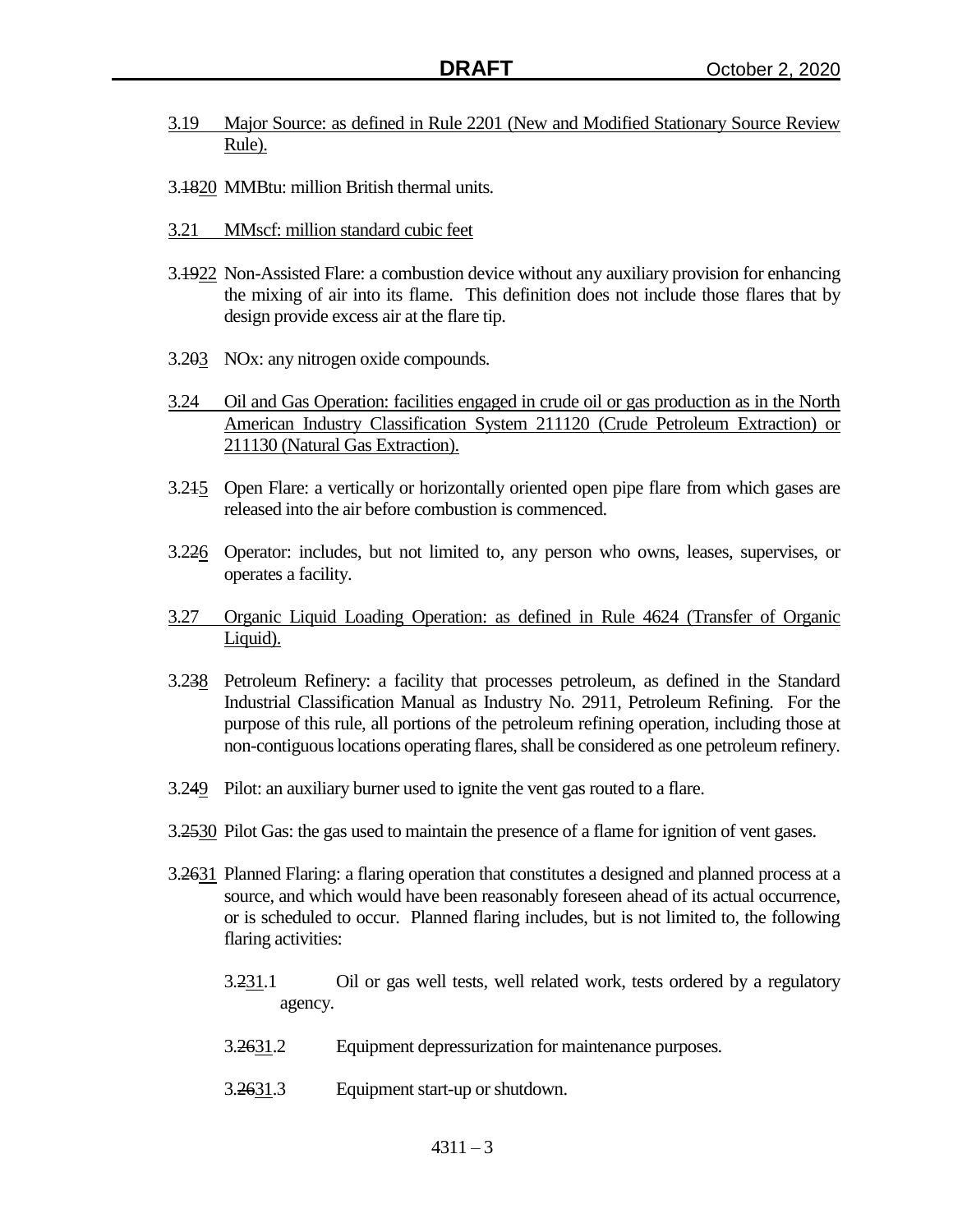- 3.2631.4 Flaring of gas at production sources where no gas handling, gas injection or gas transmission facilities exists.
- 3.2631.5 Flaring of off-specification gas (i.e. non-PUC quality gas), unless the operator can demonstrate that the gas must be flared for engineering or safety reasons, e.g., under emergency.
- 3.2631.6 The operation of a flare for the purpose of performing equipment maintenance.
- 3.2732 Prevention Measure: a component, system, procedure, or program that will minimize or eliminate flaring.
- 3.2833 Public Utilities Commission (PUC) Quality Gas: any gaseous fuel, gas containing fuel where the sulfur content is no more than one-fourth (0.25) grain of hydrogen sulfide per one hundred (100) standard cubic feet and no more than five grains of total sulfur per one hundred (100) standard cubic feet. PUC quality gas shall also mean high methane (at least 80% by volume) gas as specified in PUC's General Order 58-A.
- 3.34 Publicly-Owned Facility: A wastewater treatment facility or landfill facility owned and operated by a public agency.
- 3.2935 Purge Gas: Nitrogen, carbon dioxide, liquefied petroleum gas, refinery fuel gas, or natural gas, any of which can be used to maintain a non-explosive mixture of gases in the flare header or provide sufficient exit velocity to prevent any regressive flame travel back into the flare header.
- 3.306 Refinery Fuel Gas: a combustible gas, which is a by-product of the refinery process.
- 3.37 Regeneration Gas: Purge gas from a system consisting of several media trains that is used to remove impurities from combustible gas vapors that is regenerated by purging with gas.
- 3.318 Reportable Flaring Event: any flaring where more than 500,000 standard cubic feet of vent gas is flared per calendar day, or where sulfur oxide emissions are greater than 500 pounds per calendar day. A reportable flaring event ends when it can be demonstrated by monitoring required in Section 6.8 that the integrity of the water seal has been maintained sufficiently to prevent vent gas to the flare tip. For flares without water seals or water seal monitors as required by Section 6.8, a reportable flaring event ends when the rate of flow of vent gas falls below 0.12 feet per second.
- 3.329 Representative Sample: a sample of vent gas collected from the location as approved for flare monitoring and analyzed utilizing test methods specified in Section 6.3.4.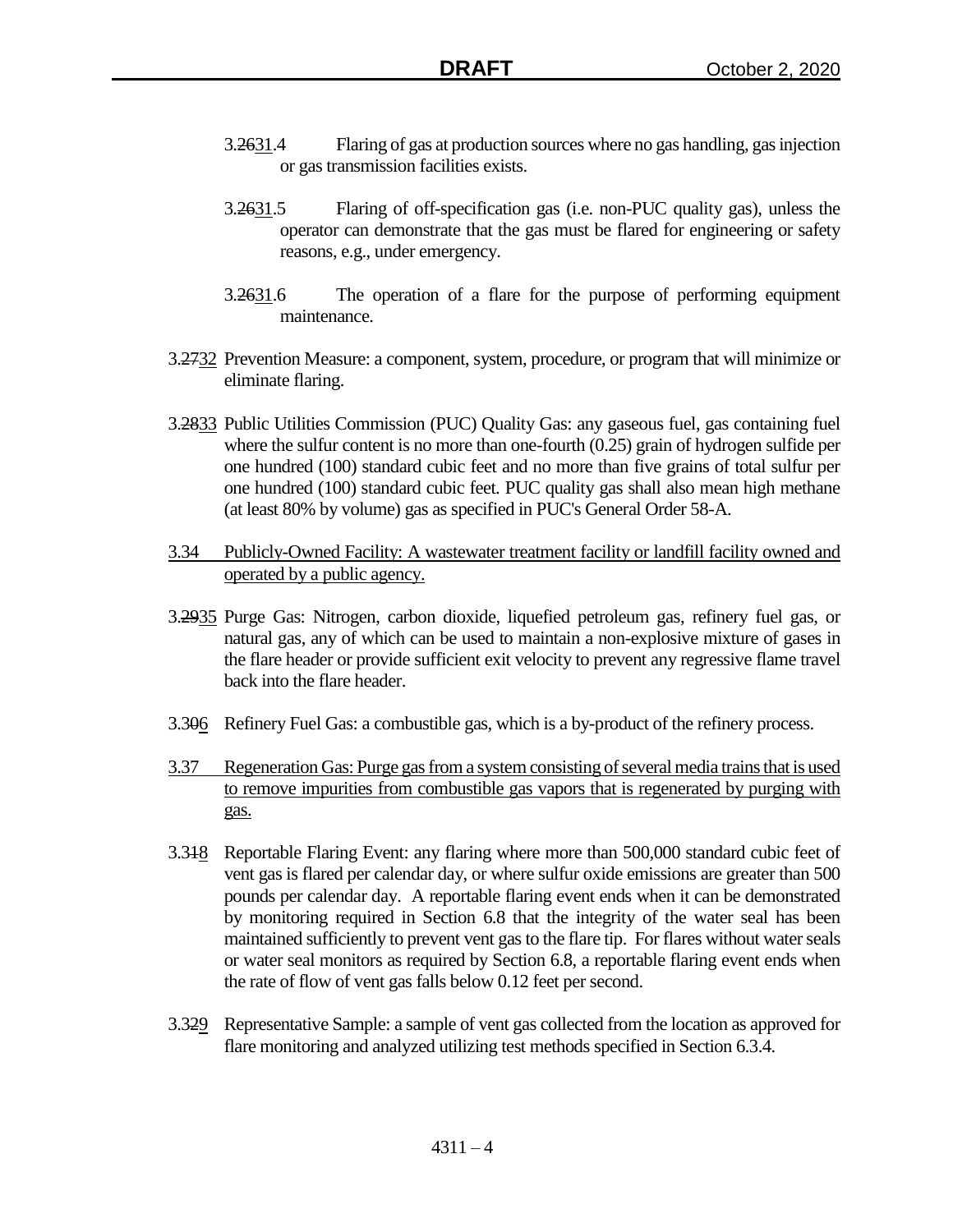- 3.3340 Shutdown: the procedure by which the operation of a process unit or piece of equipment is stopped due to the end of a production run, or for the purpose of performing maintenance, repair and replacement of equipment. Stoppage caused by frequent breakdown due to poor maintenance or operator error shall not be deemed a shutdown.
- 3.341 Startup: the procedure by which a process unit or piece of equipment achieves normal operational status, as indicated by such parameters as temperature, pressure, feed rate and product quality.
- 3.3542 Steam-Assisted Flare: a combustion device where steam is injected into the combustion zone to promote turbulence for the mixing of the combustion air before it is introduced to the flame.
- 3.36 Thermal oxidizer: an enclosed or partially enclosed combustion device, other than a flare, that is used to oxidize combustible gases.
- 3.3743 Total Organic Gases (TOG): all hydrocarbon compounds containing hydrogen and carbon with or without other chemical elements.
- 3.3844 Turnaround: a planned activity involving shutdown and startup of one or several process units for the purpose of performing periodic maintenance, repair, replacement of equipment or installation of new equipment.
- 3.3945 Vent Gas: any gas directed into a flare, excluding assisting air or steam, flare pilot gas, and any continuous purge gases.
- 3.4046 Volatile Organic Compound (VOC): as defined in Rule 1020 (Definitions).
- 3.4447 Water Seal: a liquid barrier, or seal, to prevent the passage of gas. Water seals provide a positive means of flash-back prevention in addition to enabling the upstream flare system header to operate at a slight positive pressure at all times.

## 4.0 Exemptions

- 4.1 Flares operated in municipal solid waste landfills subject to the requirements of Rule 4642 (Solid Waste Disposal Sites) are exempt from this rule.
- 4.2 Flares that are subject to the requirements of 40 CFR 60 Subpart WWW (Standards of Performance for Municipal Waste Landfills), or Subpart Cc (Emission Guidelines and Compliance Times for Municipal Solid Waste Landfills) are exempt from this rule.
- 4.3 Except for the record keeping requirements in Section 6.1.4 the requirements of this rule shall not apply to any stationary source that has the potential to emit, for all processes, less than ten (10.0) tons per year of VOC and less than ten (10.0) tons per year of NOx.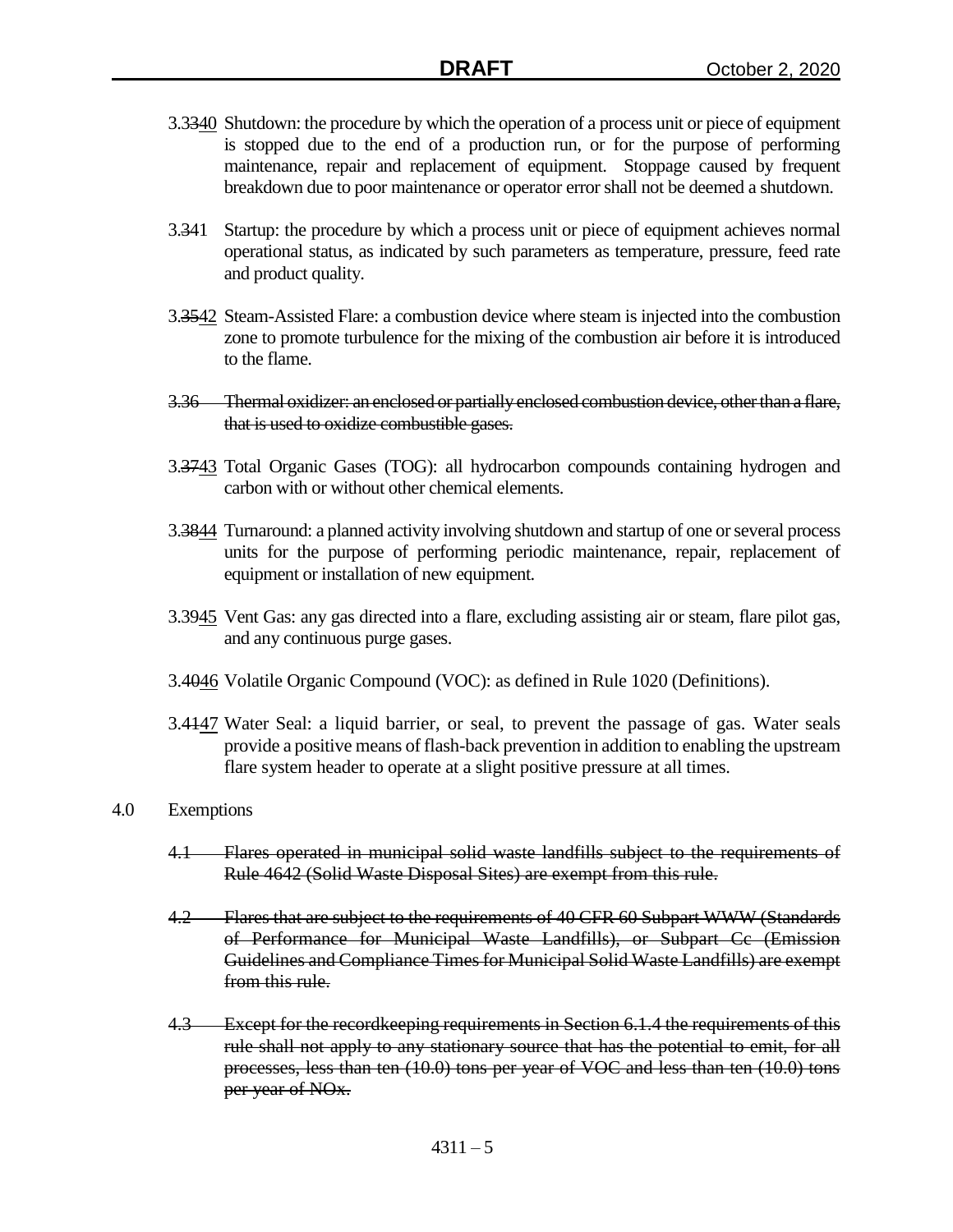- 4.1 Flares operated at municipal solid waste landfills that combust less than 2,000 MMscf of landfill gas per calendar year and that have ceased accepting waste.
- 4.2 Flares that combust only propane or butane or a combination of propane and butane.
- 4.3 Flares that are operated 200 hours or less per calendar year as specified in the Permit to Operate, or with an annual throughput limit equivalent to 200 hours per year as specified in the Permit to Operate are exempt from the requirements of this rule, except for recordkeeping requirements in Section 6.1.4.
	- 4.3.1 For the 200 hours per year validation, the operator shall use a calibrated non-resettable totalizing time meter or equivalent method approved in writing by the APCO; or
	- 4.3.2 For the annual throughput limit equivalent to 200 hours per year validation, the operator shall use a calibrated fuel meter or equivalent method approved in writing by the APCO.
- 4.4 Flares used for well testing, tank degassing, and pipeline degassing operations.
- 4.5 Flares that combust regeneration gas.
- 5.0 Requirements

The operator of any source subject to this rule shall comply with the following requirements:

- 5.1 Flares that are permitted to operate only during an emergency are not subject to the requirements of Sections 5.6, and 5.7, 5.8, 5.9, and 5.10.
- 5.2 The flame shall be present at all times when combustible gases are vented through the flare.
- 5.3 The outlet shall be equipped with an automatic ignition system, or, shall operate with a pilot flame present at all times when combustible gases are vented through the flare, except during purge periods for automatic-ignition equipped flares.
- 5.4 Except for flares equipped with a flow-sensing ignition system, a heat sensing device such as a thermocouple, ultraviolet beam sensor, infrared sensor, or an alternative equivalent device, capable of continuously detecting at least one pilot flame or the flare flame is present shall be installed and operated.
- 5.5 Flares that use flow-sensing automatic ignition systems and which do not use a continuous flame pilot shall use purge gas for purging.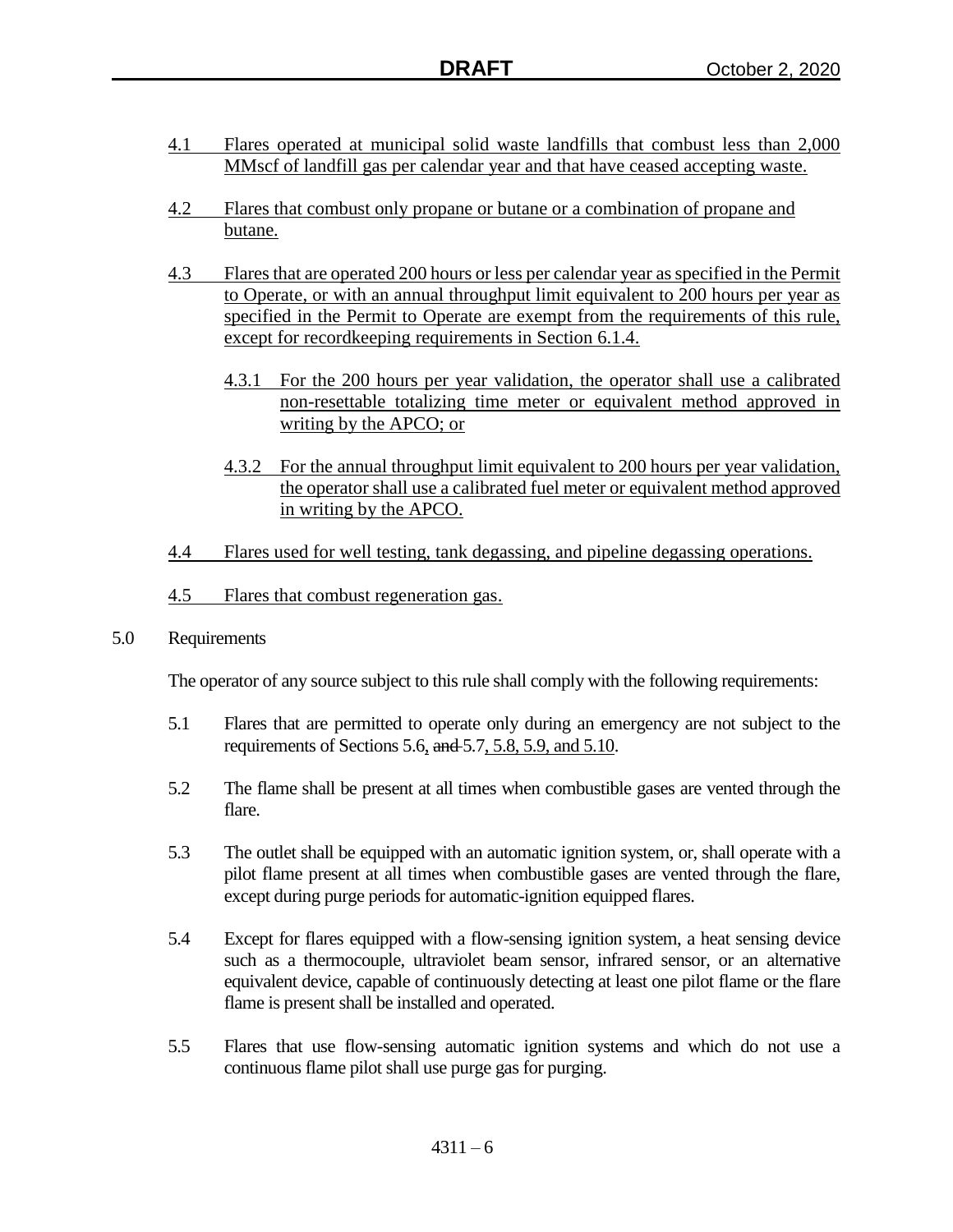- 5.6 Open flares (air-assisted, steam-assisted, or non-assisted) in which the flare gas pressure is less than 5 psig shall be operated in such a manner that meets the provisions of 40 CFR 60.18. The requirements of this section shall not apply to Coanda effect flares.
- 5.7 Ground-level enclosed flares shall meet the following emission standards The flares specified below shall not exceed the emission limits in Table 1:

| Table 1 – General Emissions Limits for Flares      |                |                            |
|----------------------------------------------------|----------------|----------------------------|
| Type of Flare and Heat<br>Release Rate in MMBtu/hr | VOC (lb/MMBtu) | NO <sub>x</sub> (lb/MMBtu) |
| <del>Without Steam-assist</del>                    |                |                            |
| :10 MMRtu                                          | 0.0051         | 0.0952                     |
| 10-100 MMBtu                                       | 0.0027         | 0.1330                     |
| $>100$ MMRth                                       | 0.0013         | 0.5240                     |
| <del>With Steam-assist</del>                       |                |                            |
| All Flares in Categories Not                       | $0.14$ as TOG  | 0.068                      |
| Listed in Table 3                                  |                |                            |
| Flares with a Throughput                           | $0.14$ as TOG  | 0.068                      |
| the<br>than<br>Annual<br>Less                      |                |                            |
| Thresholds Listed in Table 2                       |                |                            |

- 5.8 Except for flares that meet the emission limits specified in Table 3, operators of flares located at operations specified in Table 2 shall complete one of the following options:
	- 5.8.1 Submit an ATC application to limit flaring annual throughput, through an enforceable Permit to Operate limit, to levels below those specified in Table 2, per the compliance schedule in Section 7.2; or
	- 5.8.2 Replace or modify the flare to meet Table 3 emission limits per the compliance schedule in Section 7.3.

| <u> Table 2 – Flare Annual Throughput Thresholds (MMBtu/calendar year)</u> |          |
|----------------------------------------------------------------------------|----------|
| <b>Flare Category</b>                                                      | MMBtu/yr |
| A. Flares used at Oil and Gas Operations                                   | 20,000   |
| B. Flares used at Landfill Operations                                      | 90,000   |
| C. Flares used at Digester Operations                                      | 100,000  |
| D. Flares used at Organic Liquid Loading Operations                        | 20,000   |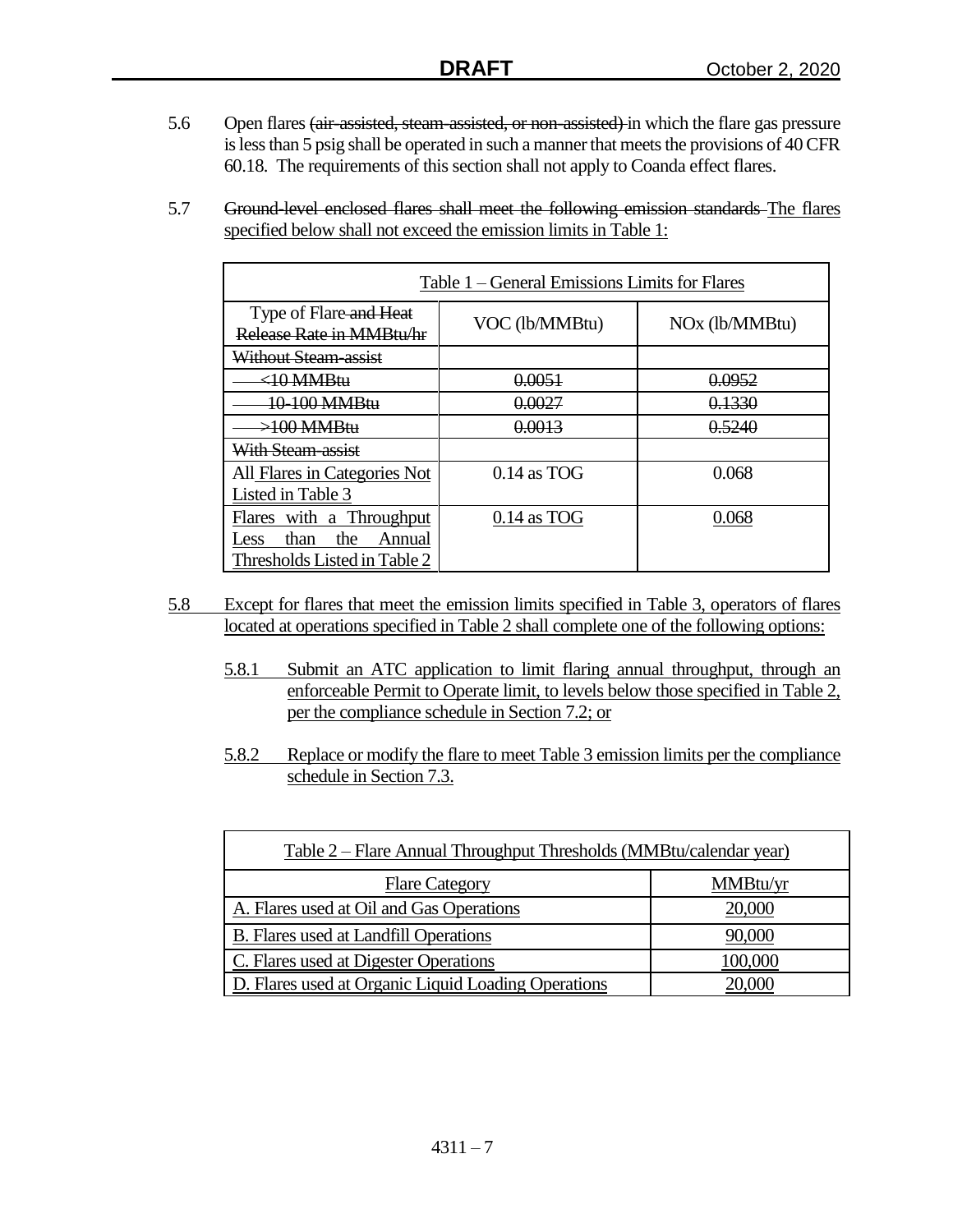| Table 3 – VOC and NOx Emissions Requirements for Flares |                             |                            |
|---------------------------------------------------------|-----------------------------|----------------------------|
| <b>Flare Category</b>                                   | VOC (lb/MMBtu)              | NO <sub>x</sub> (lb/MMBtu) |
| A. Flares at Oil and Gas Operations                     | 0.008                       | 0.018                      |
| <b>B.</b> Flares at Landfill Operations                 | 0.038                       | 0.025                      |
| C. Flares at Digester Operations                        | 0.038                       | 0.025                      |
| (Located at a Major Source)                             |                             |                            |
| D. Flares at Digester Operations                        | N/A                         | 0.060                      |
| (Not located at a Major Source)                         |                             |                            |
| E. Flares at Organic Liquid Loading                     | Pounds/1,000 gallons loaded |                            |
| Operations                                              | N/A                         | 0.034                      |

- 5.9 For operators of flares that opt to comply with Section 5.8.1, any operator with a flare that exceeds the annual throughput thresholds specified in Table 2 in the previous calendar year shall notify the APCO in writing of the exceedance within 30 days following the end of the calendar year and shall replace or modify the flare to meet Table 3 emission limits per the compliance schedule in Section 7.4.
- 5.810 Flare Minimization Plan

Effective on and after July 1, 2011, flaring is prohibited at petroleum refineries and major sources, except landfill operations, unless it is consistent with an approved flare minimization plan (FMP), pursuant to Section 6.5, and all commitments listed in that plan have been met. This standard shall not apply if the APCO determinesthat the flaring is caused by an emergency as defined by Section 3.79 and is necessary to prevent an accident, hazard or release of vent gas directly to the atmosphere.

- 5.911 Petroleum Refinery SO<sup>2</sup> Performance Targets
	- 5.9.1 Effective on and after January 1, 2011, the operator of a petroleum refinery shall minimize sulfur dioxide flare emissions to less than 1.50 tons per million barrels of crude processing capacity, calculated as an average over one calendar year.
	- 5.9.2 Effective on and after January 1, 2017, tThe operator of a petroleum refinery shall minimize sulfur dioxide flare emissions to less than 0.50 tons per million barrels of crude processing capacity, calculated as an average over one calendar year.
- 5.102 Effective on and after July 1, 2011, the operator of a flare at a petroleum refinery or major source, except landfill operations, subject to flare minimization requirements pursuant to Section 5.810 shall monitor the vent gas flow to the flare with a flow measuring device or other parameters as specified in the Permit to Operate. The operator shall maintain records pursuant to Section 6.1.7. Flares that the operator can verify, based on permit conditions, are not capable of producing reportable flare events pursuant to Section 6.2.2 shall not be required to monitor vent gas flow to the flare.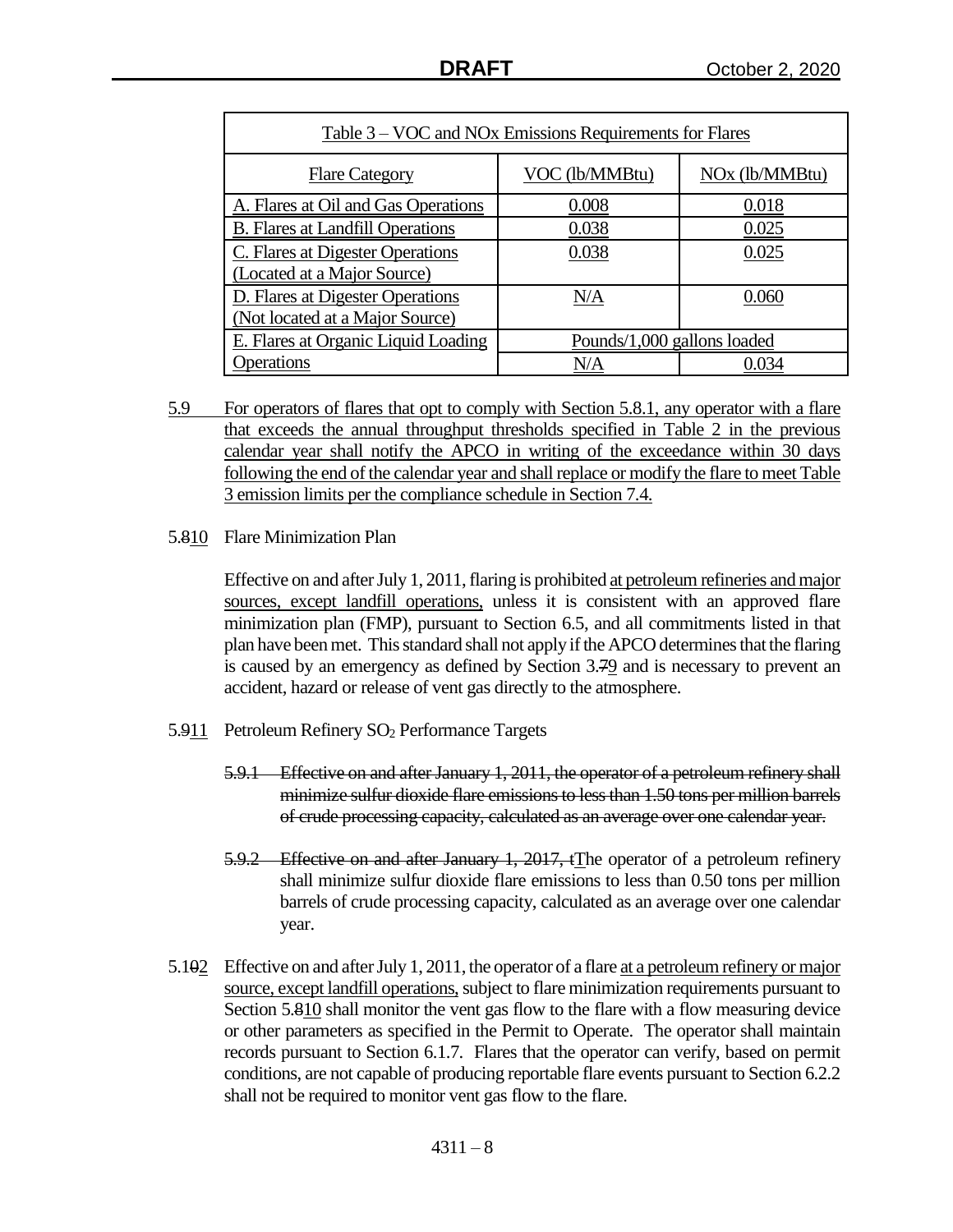- 5.13 Effective on and after January 1, 2022, the operator of a flare subject to the annual throughput thresholds in Table 2 shall monitor the vent gas flow to the flare with a flow measuring device or other parameters as specified in the Permit to Operate. The operator shall determine the heating value (Btu per cubic foot) of the vent gas annually. The operator shall maintain records pursuant to Section 6.1.7. Flares that the operator can verify, based on permit conditions, are not capable of exceeding the annual throughput thresholds in Table 2 shall not be required to monitor vent gas flow to the flare.
- 5.114 Effective on and after July 1, 2011, the operator of a petroleum refinery or a flare at a major source, except landfill operations, with a flaring capacity equal to or greater than 50 MMBtu per hour shall monitor the flare pursuant to Sections 6.6, 6.7, 6.8, 6.9, and 6.10.

Effective on and after January 1, 2024, the operator of any flare with a flaring capacity equal to or greater than 50 MMBtu per hour shall monitor the flare pursuant to Sections 6.6, 6.7, 6.8, 6.9, and 6.10.

- 6.0 Administrative Requirements
	- 6.1 Recordkeeping

The following records shall be maintained, retained on-site for a minimum of five years, and made available to the APCO, ARB, and EPA upon request:

- 6.1.1 Copy of the compliance determination conducted pursuant to Section 6.4.1.
- 6.1.2 Copy of the source testing result conducted pursuant to Section 6.4.2.
- 6.1.3 For flares used during an emergency, record of the duration of flare operation, amount of gas burned, and the nature of the emergency situation.
- 6.1.4 Operators claiming an exemption pursuant to Section 4.3 shall record annual hours of operation or annual throughput, material usage, or other information necessary to demonstrate an exemption under that section.
- 6.1.5 Effective on and after July 1, 2011,  $a\Delta$  copy of the approved flare minimization plan pursuant to Section 6.5.
- 6.1.6 Effective on and after July 1, 2012, where applicable, a A copy of annual reports submitted to the APCO pursuant to Section 6.2.
- 6.1.7 Effective on and after July 1, 2011, where applicable, mMonitoring data collected pursuant to Sections 5.102, 5.13, 6.6, 6.7, 6.8, 6.9, and 6.10.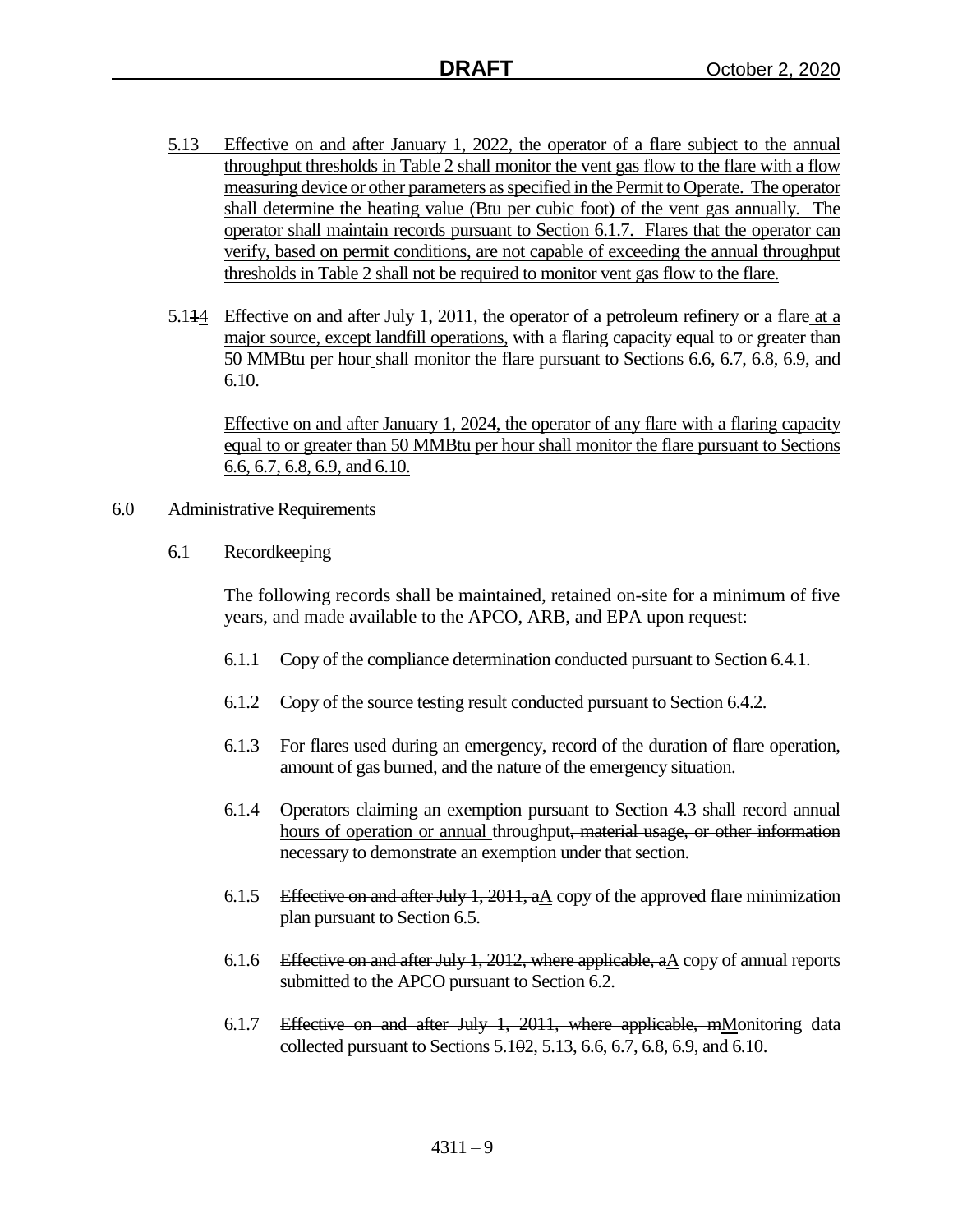- 6.2 Flare Reporting
	- 6.2.1 Unplanned Flaring Event

Effective on and after July 1, 2011, tThe operator of a flare subject to flare minimization plans pursuant to Section 5.810 of this rule shall notify the APCO of an unplanned flaring event within 24 hours after the start of the next business day or within 24 hours of their discovery, which ever occurs first. The notification shall include the flare source identification, the start date and time, and the end date and time.

6.2.2 Reportable Flaring Event

Effective on and after July 1, 2012, and annually thereafter, except for flares meeting the emission limits in Table 3, the operator of a flare subject to flare minimization plans pursuant to Section 5.810 shall submit an annual report to the APCO that summarizes all Reportable Flaring Events as defined in Section 3.0 that occurred during the previous 12 month period. The report shall be submitted within 30 days following the end of the twelve month period of the previous year. The report shall include, but is not limited to all of the following:

- 6.2.2.1 The results of an investigation to determine the primary cause and contributing factors of the flaring event;
- 6.2.2.2 Any prevention measures considered or implemented to prevent recurrence together with a justification for rejecting any measures that were considered but not implemented;
- 6.2.2.3 If appropriate, an explanation of why the flaring was an emergency and necessary to prevent accident, hazard or release of vent gas to the atmosphere, or where, due to a regulatory mandate to vent a flare, it cannot be recovered, treated and used as a fuel gas at the facility; and
- 6.2.2.4 The date, time, and duration of the flaring event
- 6.2.3 Annual Monitoring Report

Effective on and after January 1, 2021, <del>July 1, 2012</del>, and annually thereafter, the operator of a flare subject to flare monitoring requirements pursuant to Sections 5.102, 5.13, 6.6, 6.7, 6.8, 6.9, and 6.10, as appropriate, shall submit an annual report in an electronic format approved by the District to the APCO within 30 days following the end of each calendar year for all required monitoring under those sections, including:12 month period. The report shall include the following: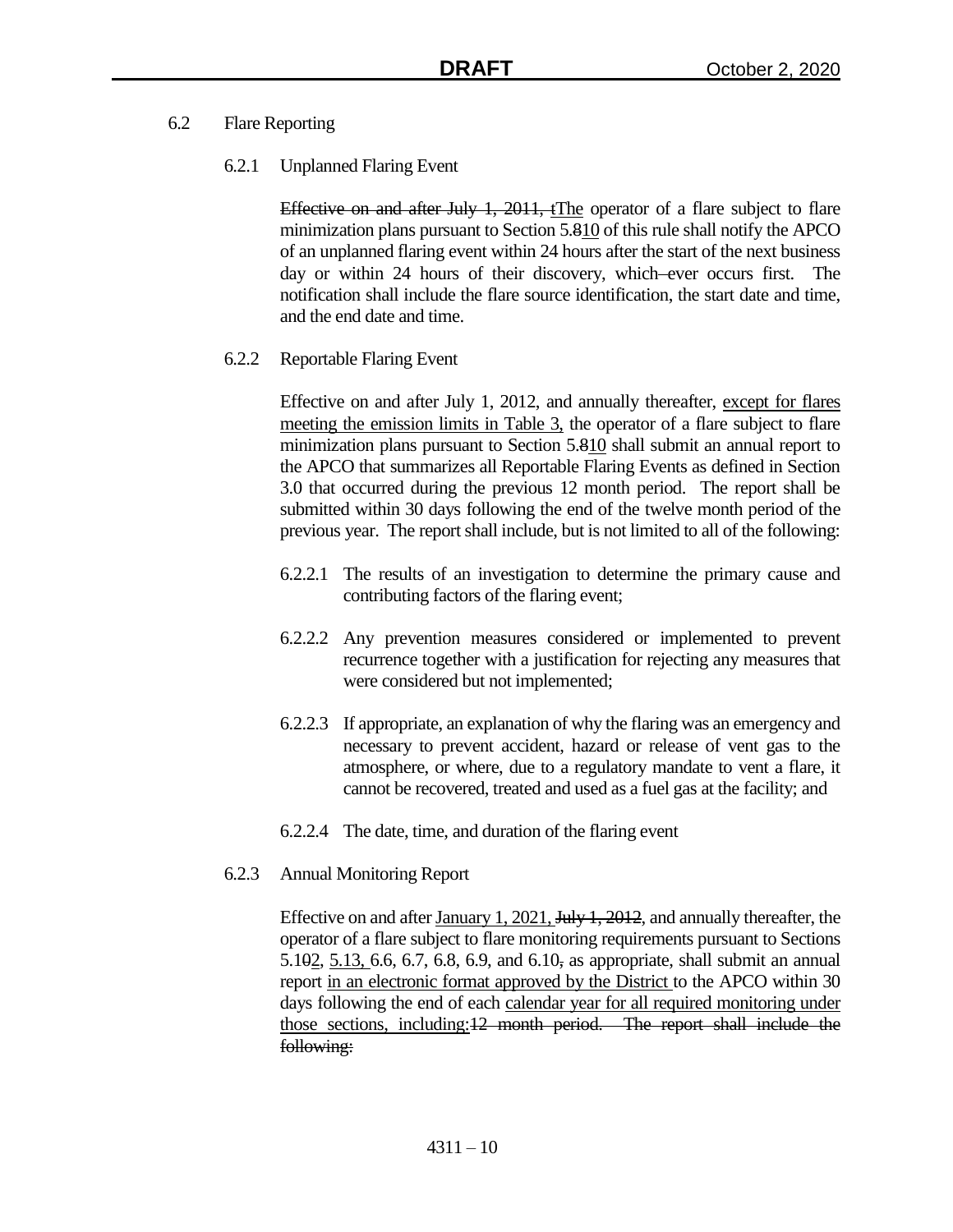- 6.2.3.1 The total volumetric flow of vent gas in standard cubic feet for each day for the previous calendar year.
- 6.2.3.2 Hydrogen sulfide content, methane content, and hydrocarbon content of vent gas composition, where applicable pursuant to Section 6.6.
- 6.2.3.3 If vent gas composition is monitored by a continuous analyzer or analyzers pursuant to Section 5.114, average total hydrocarbon content by volume, average methane content by volume, and depending upon the analytical method used pursuant to Section 6.3.4, total reduced sulfur content by volume or hydrogen sulfide content by volume of vent gas flared for each hour of the month.
- 6.2.3.4 If the flow monitor used pursuant to Section  $5.102$  measures molecular weight, the average molecular weight for each hour of each month.
- 6.2.3.5 For any pilot and purge gas used, the type of gas used, the volumetric flow for each day and for each month, and the means used to determine flow, as applicable pursuant to Section 6.7.
- 6.2.3.6 Flare monitoring system downtime periods, including dates and times, as applicable pursuant to Section 6.9.
- 6.2.3.7 For each day and for each month provide calculated sulfur dioxide emissions, as applicable.
- 6.2.3.8 A flow verification report for each flare subject to this rule. The flow verification report shall include flow verification testing pursuant to Section 6.3.5.
- 6.2.3.9 For flares subject to the annual throughput thresholds specified in Table 2, include the annual throughput in MMBtu for the previous calendar year.
- 6.3 Test Methods

The test methods listed below shall be used to demonstrate compliance with this rule. Alternate equivalent test methods may be used provided the test methods have been approved by the APCO and EPA.

6.3.1 VOC, measured and calculated as carbon, shall be determined by EPA Method 25, except when the outlet concentration must be below 50 ppm in order to meet the standard, in which case Method 25a may be used, and analysis of halogenated exempt compounds shall be analyzed by EPA Method 18 or ARB Method 422 "Determination of Volatile organic Compounds in Emission from Stationary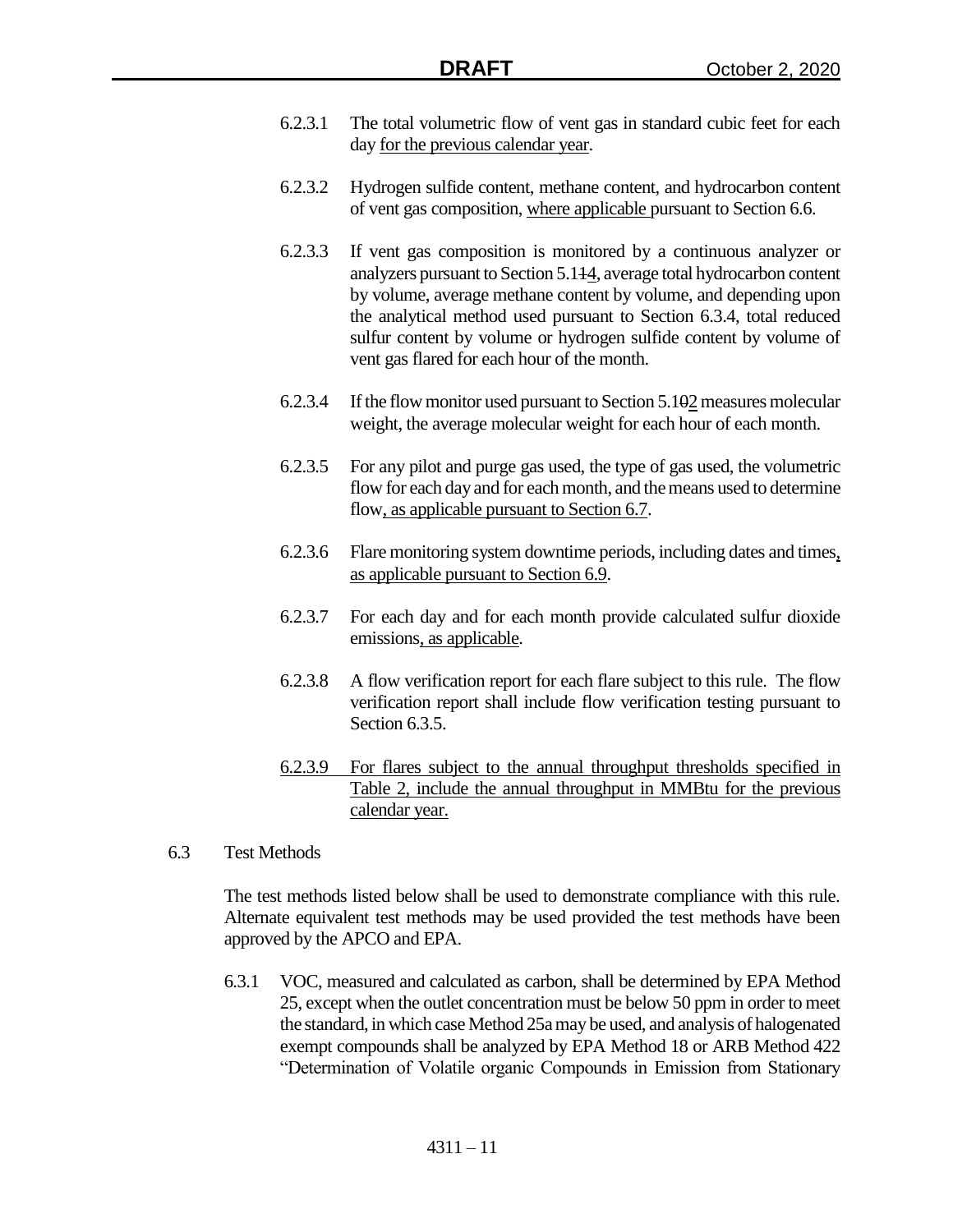Sources". The VOC concentration in ppmv shall be converted to pounds per million Btu (lb/MMBtu) by using the following equation:

> VOC in  $lb/MMBtu =$  $(1.135 \, x 10^6) \, x \, (20.9 - \% \, O_2)$  $(ppmv\, dry)$  x  $(F, dscf / MMBtu)$ 2  $x10^6$ ) x (20.9 – % O *ppmv dry x F dscf MMBtu*  $\overline{a}$

Where:  $F = As$  determined by EPA Method 19

- 6.3.2 NOx emissions in pounds per million BTU shall be determined by using EPA Method 19.
- 6.3.3 NOx and O<sub>2</sub> concentrations shall be determined by using EPA Method 3A, EPA Method 7E, or ARB 100.
- 6.3.4 Testing and Sampling Methods for Flare Monitoring

Effective on and after July 1, 2011 operators subject to vent gas composition monitoring requirements pursuant to Section 6.6 shall use the following test methods as appropriate, or by an alternative method approved by the APCO, ARB and EPA:

- 6.3.4.1 Total hydrocarbon content and methane content of vent gas shall be determined using ASTM Method D 1945-96, ASTM Method UOP 539-97, EPA Method 18, or EPA Method 25A or 25B,
- 6.3.4.2 Hydrogen sulfide content of vent gas shall be determined using ASTM Method D 1945-96, ASTM Method UOP 539-97, ASTM Method D 4084-94, or ASTM Method D 4810-88.
- 6.3.4.3 If vent gas composition is monitored with a continuous analyzer employing gas chromatography the minimum sampling frequency shall be one sample every 30 minutes.
- 6.3.4.4 If vent gas composition is monitored using continuous analyzers not employing gas chromatography, the total reduced sulfur content of vent gas shall be determined by using EPA Method D4468-85.
- 6.3.5 Flow Verification Test Methods

For purposes of the flow verification report required by Section 6.2.3.8, vent gas flow shall be determined using one or more of the following methods, or by any alternative method approved by the APCO, ARB, and EPA:

6.3.5.1 EPA Methods 1 and 2;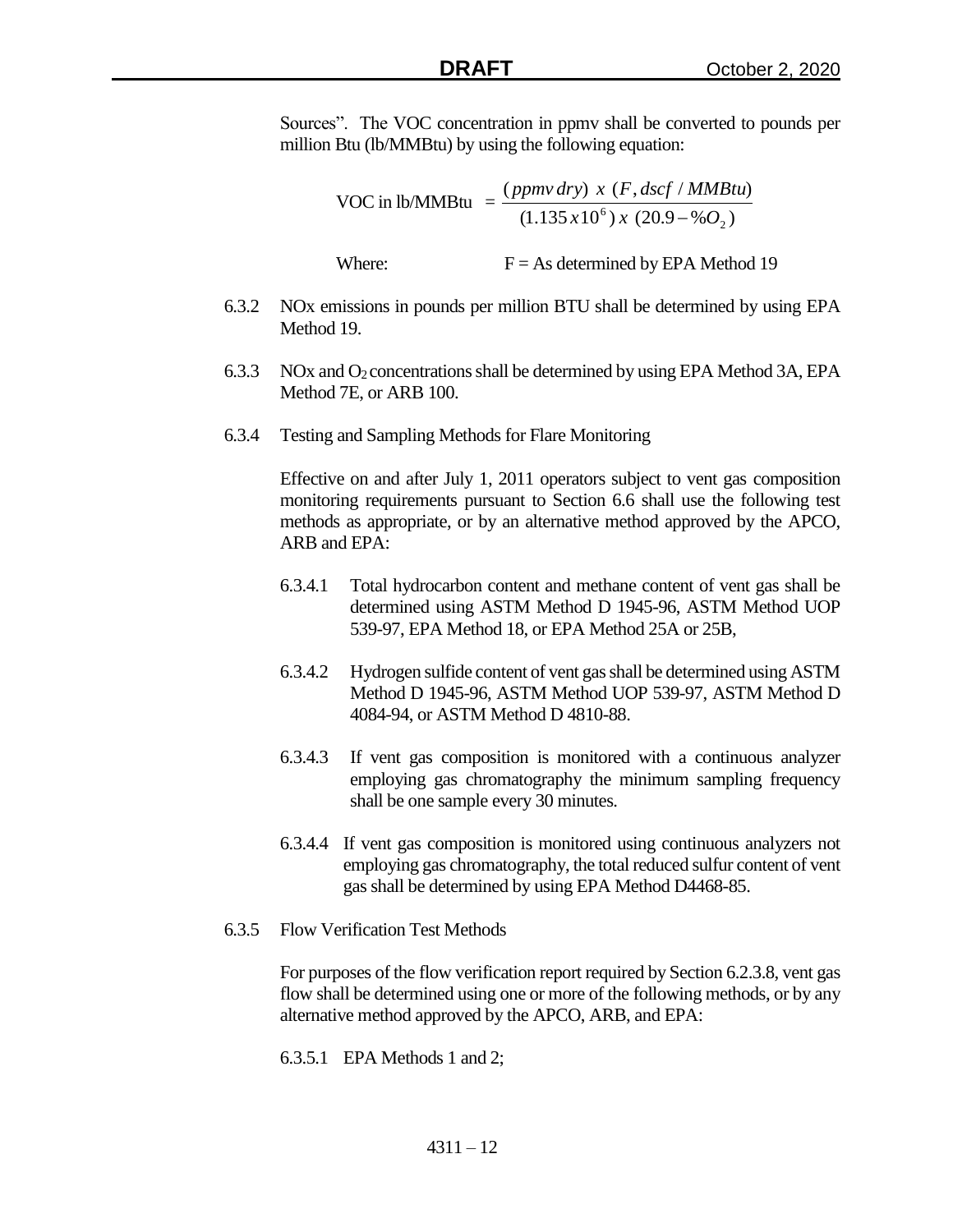- 6.3.5.2 A verification method recommended by the manufacturer of the flow monitoring equipment installed pursuant to Section 5.101.
- 6.3.5.3 Tracer gas dilution or velocity.
- 6.3.5.4 Other flow monitors or process monitors that can provide comparison data on a vent stream that is being directed past the ultrasonic flow meter.
- 6.4 Compliance Determination
	- 6.4.1 Upon request, the operator of flares that are subject to Section 5.6 shall make available, to the APCO, the compliance determination records that demonstrate compliance with the provisions of 40 CFR  $60.18$ , (c)(3) through (c)(5).
	- 6.4.2 The operator of ground-level enclosed-flares subject to emission limits in Table 3, Categories A, B, and C shall conduct source testing at least once every 12 months to demonstrate compliance with Section 5.7. The operator shall submit a copy of the testing protocol to the APCO at least 30 days in advance of the scheduled testing. The operator shall submit the source test results not later than 45 days after completion of the source testing.
- 6.5 Flare Minimization Plan
	- 6.5.1 By July 1, 2010, the operator of a petroleum refinery flare or any flare at a major source, except landfill operations, that has a flaring capacity of greater than or equal to 5.0 MMBtu per hour shall submit a flare minimization plan (FMP) to the APCO for approval.

The FMP shall include, but not be limited to:

- 6.5.1.1 A description and technical specifications for each flare and associated knock-out pots, surge drums, water seals and flare gas recovery systems.
- 6.5.1.2 Detailed process flow diagrams of all upstream equipment and process units venting to each flare, identifying the type and location of all control equipment.
- 6.5.1.3 A description of equipment, processes, or procedures the operator plans to install or implement to eliminate or minimize flaring and planned date of installation or implementation.
- 6.5.1.4 An evaluation of prevention measures to reduce flaring that has occurred or may be expected to occur during planned major maintenance activities, including startup and shutdown.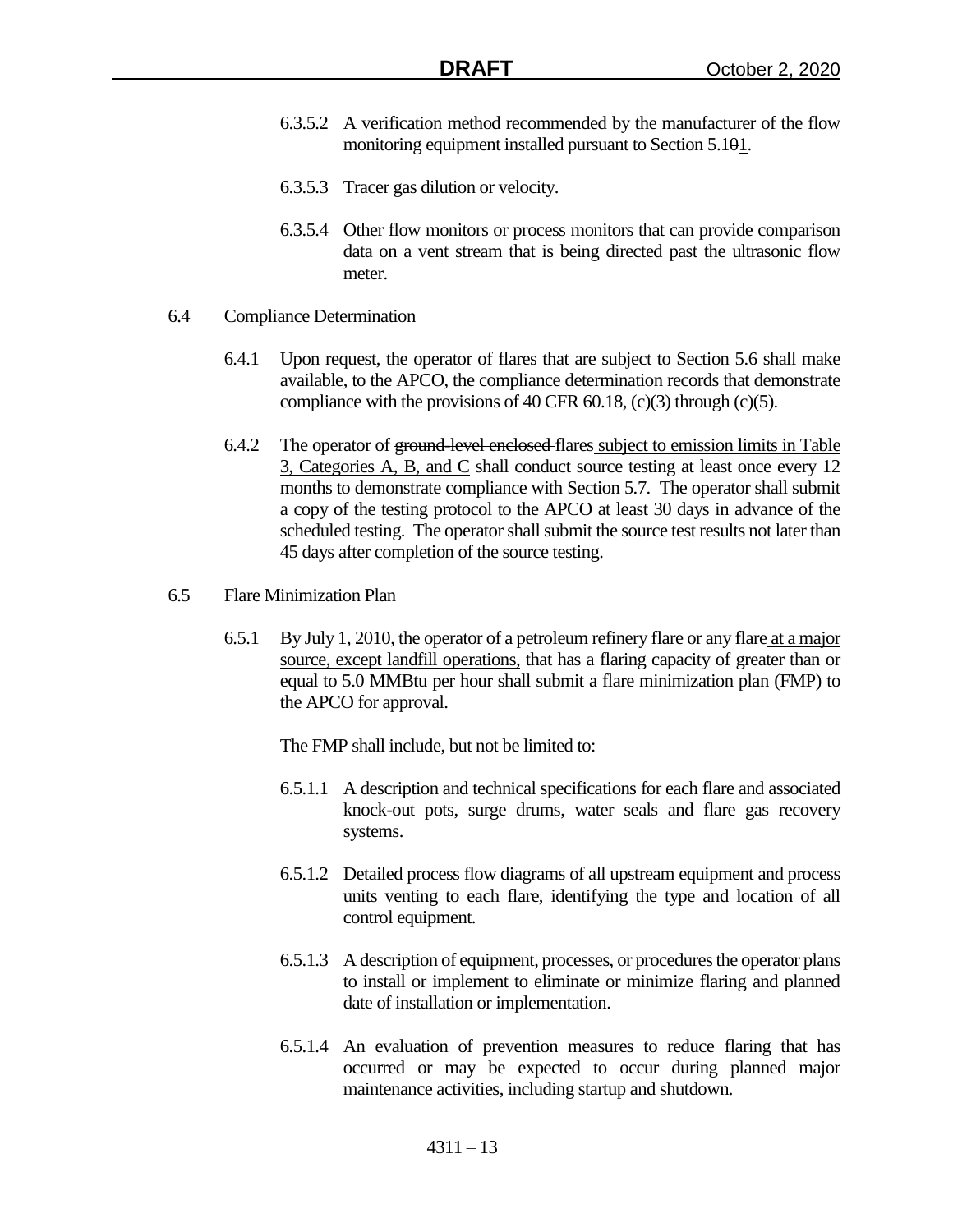- 6.5.1.5 An evaluation of preventative measures to reduce flaring that may be expected to occur due to issues of gas quantity and quality. The evaluation shall include an audit of the vent gas recovery capacity of each flare system, the storage capacity available for excess vent gases, and the scrubbing capacity available for vent gases including any limitations associated with scrubbing vent gases for use as a fuel; and shall determine the feasibility of reducing flaring though the recovery, treatment and use of the gas or other means.
- 6.5.1.6 An evaluation of preventative measures to reduce flaring caused by the recurrent failure of air pollution control equipment, process equipment, or a process to operate in a normal or usual manner. The evaluation shall determine the adequacy of existing maintenance schedules and protocols for such equipment. For purposes of this section, a failure is recurrent if it occurs more than twice during any five year period as a result of the same cause as identified in accordance with Section 6.2.2.
- 6.5.1.7 Any other information requested by the APCO as necessary for determination of compliance with applicable provisions of this rule.
- 6.5.2 Every five years after the initial FMP submittal, the operator shall submit an updated FMP for each flare to the APCO for approval. The current FMP shall remain in effect until the updated FMP is approved by the APCO. If the operator fails to submit an updated FMP as required by this section, the existing FMP shall no longer be considered an approved plan.
- 6.5.3 An updated FMP shall be submitted by the operator pursuant to Section 6.5 addressing new or modified equipment, prior to installing the equipment. Updated FMP submittals are only required if:
	- 6.5.3.1 The equipment change would require an authority to construct (ATC) and would impact the emissions from the flare, and
	- 6.5.3.2 The ATC is deemed complete after June 18, 2009, and
	- 6.5.3.32 The modification is not solely the removal or decommissioning of equipment that is listed in the FMP, and has no associated increase in flare emissions.
- 6.5.4 When submitting the initial FMP, or updated FMP, the operator shall designate as confidential any information claimed to be exempt from public disclosure under the California Public Records Act, Government Code Section 6250 et seq. If a document is submitted that contains information designated confidential, the operator shall provide a justification for this designation and shall submit a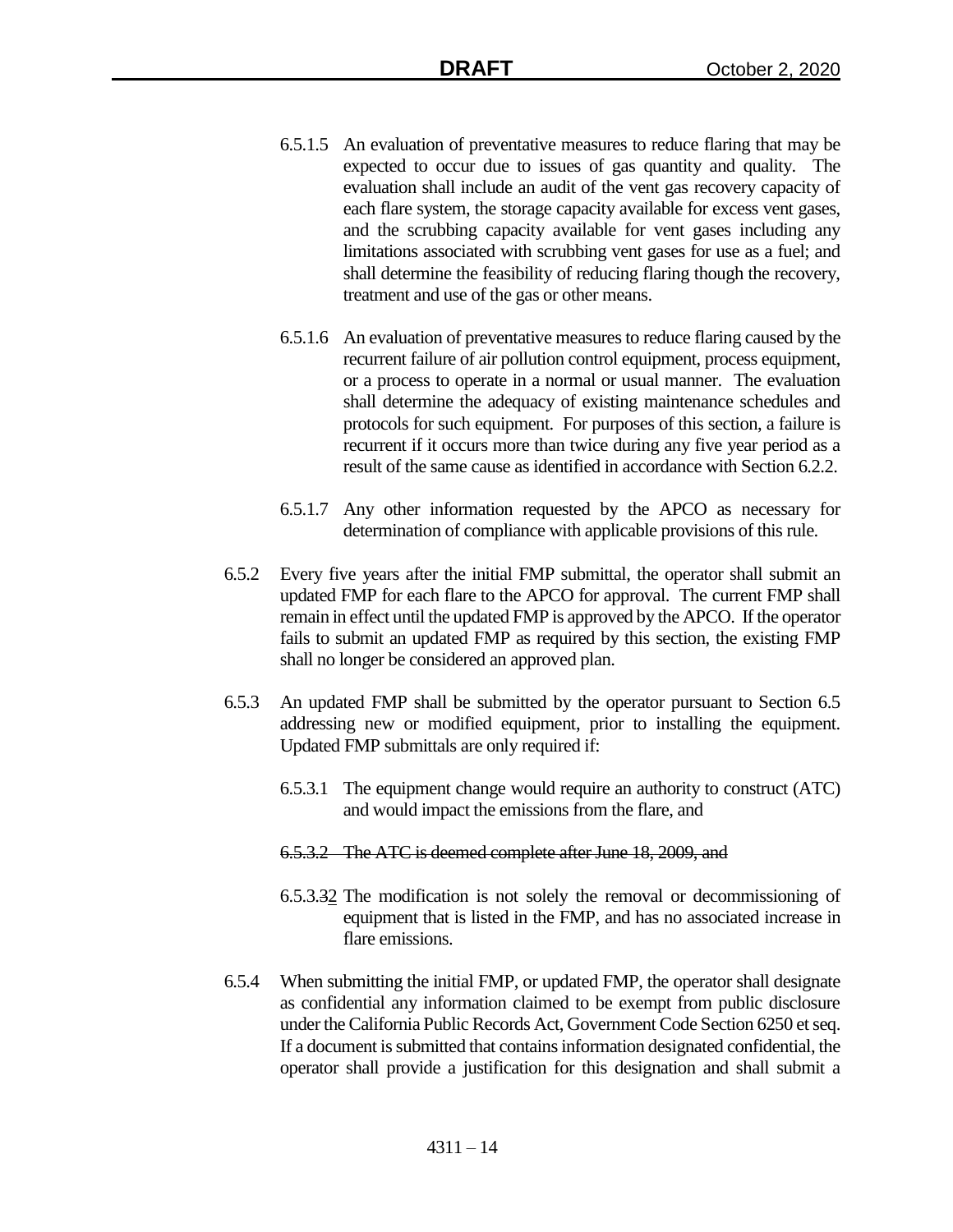separate copy of the document with the information designated confidential redacted.

6.6 Vent Gas Composition Monitoring

Effective on and after July 1, 2011, the operator of a petroleum refinery flare or any flare at a major source, except landfill operations, that has a flaring capacity equal to or greater than 50 MMBtu per hour shall monitor vent gas composition using one of the five methods pursuant to Section 6.6.1 through Section 6.6.5, as appropriate.

Effective on and after January 1, 2024, the operator of any flare with a flaring capacity equal to or greater than 50 MMBtu per hour, except landfill operations, shall monitor vent gas composition using one of the five methods pursuant to Section 6.6.1 through Section 6.6.5, as appropriate.

- 6.6.1 Sampling that meets the following requirements:
	- 6.6.1.1 If the flow rate of vent gas flared in any consecutive 15-minute period continuously exceeds 330 standard cubic feet per minute (SCFM), a sample shall be taken within 15 minutes. The sampling frequency thereafter shall be one sample every three hours and shall continue until the flow rate of vent gas flared in any consecutive 15-minute period is continuously 330 SCFM or less. In no case shall a sample be required more frequently than once every 3 hours.
	- 6.6.1.2 Samples shall be analyzed pursuant to Section 6.3.4.
- 6.6.2 Integrated sampling that meets the following requirements:
	- 6.6.2.1 If the flow rate of vent gas flared in any consecutive 15 minute period continuously exceeds 330 SCFM, integrated sampling shall begin within 15 minutes and shall continue until the flow rate of vent gas flared in any consecutive 15 minute period is continuously 330 SCFM or less.
	- 6.6.2.2 Integrated sampling shall consist of a minimum of one aliquot for each 15-minute period until the sample container is full. If sampling is still required pursuant to Section 6.6.2.1, a new sample container shall be placed in service within one hour after the previous sample was filled. A sample container shall not be used for a sampling period that exceeds 24 hours.
	- 6.6.2.3 Samples shall be analyzed pursuant to Section 6.3.4.
- 6.6.3 Continuous analyzers that meet the following requirements: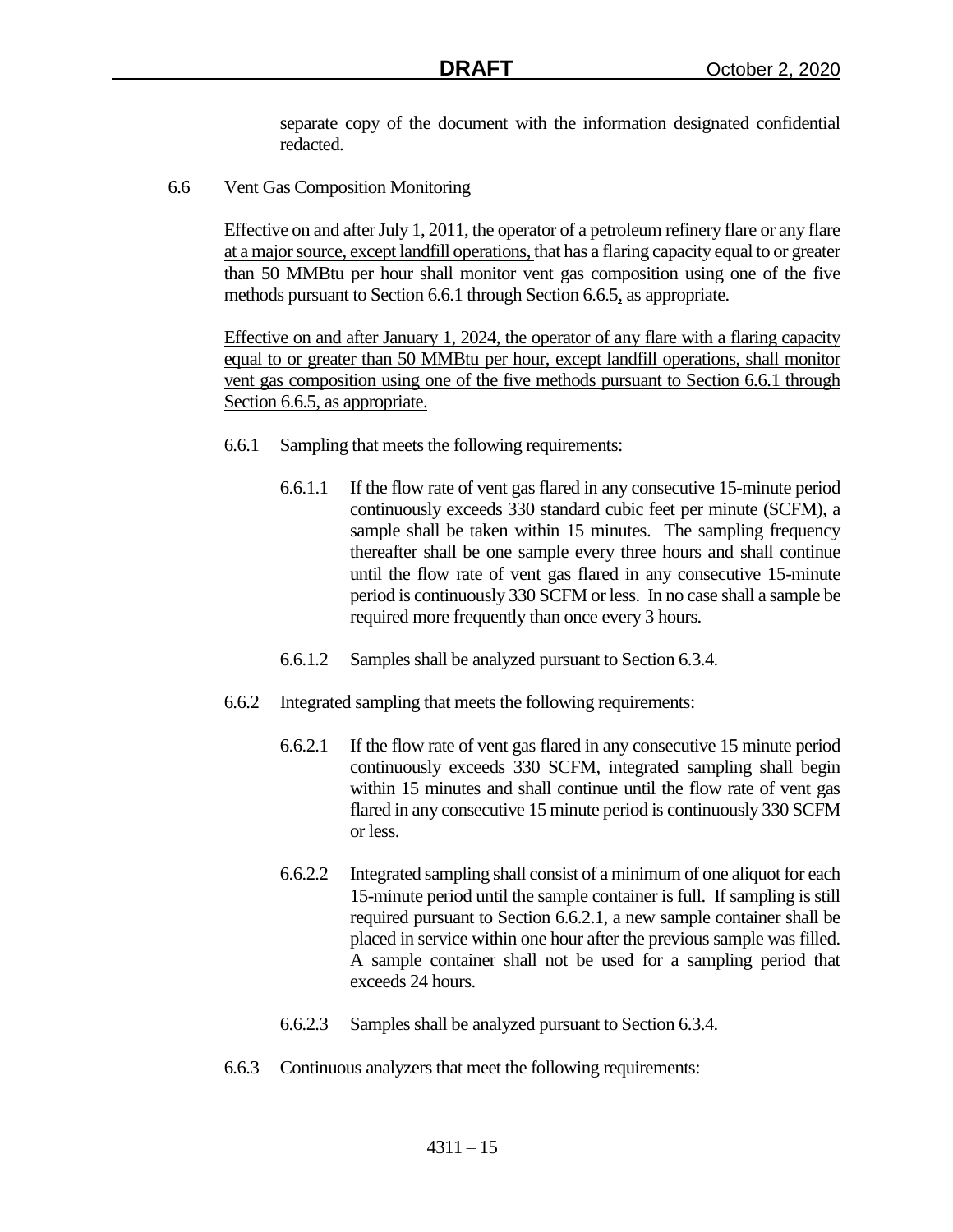- 6.6.3.1 The analyzers shall continuously monitor for total hydrocarbon methane, and depending upon the analytical method used pursuant to Section 6.3.4, hydrogen sulfide or total reduced sulfur.
- 6.6.3.2 The hydrocarbon analyzer shall have a full-scale range of 100% total hydrocarbon.
- 6.6.3.3 Each analyzer shall be maintained to be accurate to within 20% when compared to any field accuracy tests or to within 5% of full scale.
- 6.6.4 Continuous analyzers employing gas chromatography that meet the following requirements:
	- 6.6.4.1 The gas chromatography system shall monitor for total hydrocarbon, methane, and hydrogen sulfide.
	- 6.6.4.2 The gas chromatography system shall be maintained to be accurate within 5% of full scale.
- 6.6.5 Monitor sulfur content using a colorimetric tube system on a daily basis, and monitor vent gas hydrocarbon on a weekly basis by collecting samples and having them tested pursuant to a method in Section 6.3.4.
- 6.6.6 If flares share a common header, a sample from the header will be deemed representative of vent gas composition for all flares served by the header.
- 6.6.7 The operator shall provide the APCO with access to the monitoring system to collect vent gas samples to verify the analysis required by Section 5.114.
- 6.7 Pilot and Purge Gas Monitoring

Effective on and after July 1, 2011, the operator of a petroleum refinery flare or any flare at a major source, except landfill operations, that has a flaring capacity equal to or greater than 50 MMBtu per hour shall monitor the volumetric flows of purge and pilot gases with flow measuring devices or other parameters as specified on the Permit to Operate so that volumetric flows of pilot and purge gas may be calculated based on pilot design and the parameters monitored.

Effective on and after January 1, 2024, the operator of any flare that has a flaring capacity equal to or greater than 50 MMBtu per hourshall monitor the volumetric flows of purge and pilot gases with flow measuring devices or other parameters as specified on the Permit to Operate so that volumetric flows of pilot and purge gas may be calculated based on pilot design and the parameters monitored.

6.8 Water Seal Monitoring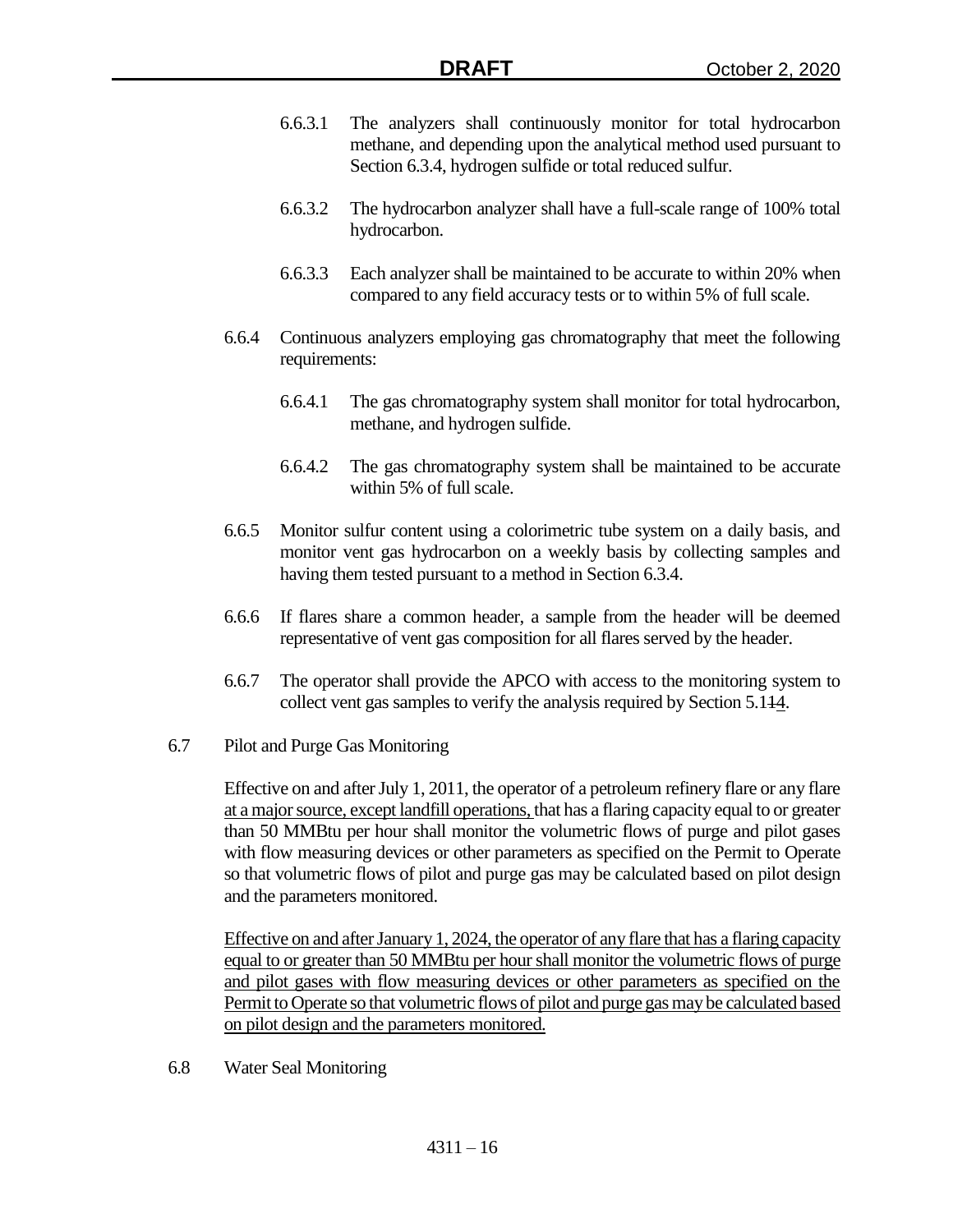Effective on and after July 1, 2011, the operator of a petroleum refinery flare or any flare at a major source, except landfill operations, that has a flaring capacity equal to or greater than 50 MMBtu per hour with a water seal shall monitor and record the water level and pressure of the water seal that services each flare daily or as specified on the Permit to Operate.

Effective on and after January 1, 2024, the operator of any flare that has a flaring capacity equal to or greater than 50 MMBtu per hour with a water seal shall monitor and record the water level and pressure of the water seal that services each flare daily or as specified on the Permit to Operate.

6.9 General Monitoring

Effective on and after July 1, 2011, the operator of a petroleum refinery flare or any flare at a major source, except landfill operations, that has a flaring capacity equal to or greater than 50 MMBtu per hour shall comply with the following below sections, as applicable. Effective on and after January 1, 2024, the operator of any flare with a flaring capacity equal to or greater than 50 MMBtu per hour shall also comply with the below sections, as applicable.

- 6.9.1 Periods of flare monitoring system inoperation greater than 24 continuous hours shall be reported by the following working day, followed by notification of resumption of monitoring. Periods of inoperation of monitoring equipment shall not exceed 14 days per any 18-consecutive-month period. Periods of flare monitoring system inoperation do not include the periods when the system feeding the flare is not operating.
- 6.9.2 During periods of inoperation of continuous analyzers or auto-samplers installed pursuant to Section 6.6, operators responsible for monitoring shall take one sample within 30 minutes of the commencement of flaring, from the flare header or from an alternate location at which samples are representative of vent gas composition and have samples analyzed pursuant to Section 6.3.4. During periods of inoperation of flow monitors required by Section 5.104, flow shall be calculated using good engineering practices.
- 6.9.3 Maintain and calibrate all required monitors and recording devices in accordance with the applicable manufacturer's specifications. In order to claim that a manufacturer's specification is not applicable, the person responsible for emissions must have, and follow, a written maintenance policy that was developed for the device in question. The written policy must explain and justify the difference between the written procedure and the manufacturer's procedure.
- 6.9.4 All in-line continuous analyzer and flow monitoring data must be continuously recorded by an electronic data acquisition system capable of one-minute averages. Flow monitoring data shall be recorded as one-minute averages.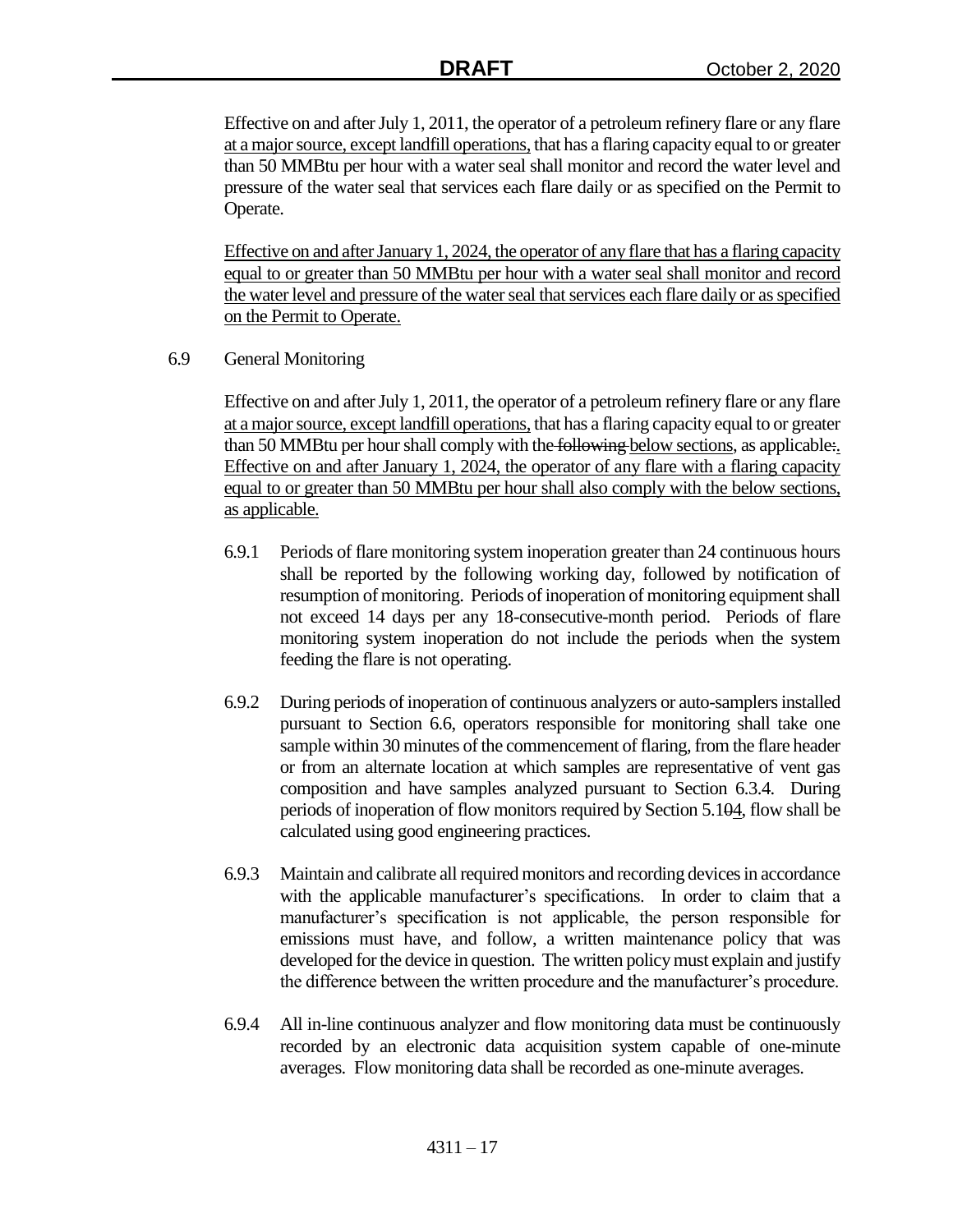6.10 Video Monitoring

Effective on and after July 1, 2011, tThe operator of a petroleum refinery flare shall install and maintain equipment that records a real-time digital image of the flare and flame at a frame rate of no less than one frame per minute. The recorded image of the flare shall be of sufficient size, contrast, and resolution to be readily apparent in the overall image or frame. The image shall include an embedded date and time stamp. The equipment shall archive the images for each 24-hour period. In lieu of video monitoring the operator may use an alternative monitoring method that provides data to verify date, time, vent gas flow, and duration of flaring events.

- 7.0 Compliance Schedule
	- 7.1 Operators of flares, that are exempt under Section 4.0 and that lose exemption status, shall not operate flares until in full compliance with all applicable requirements of this rule effective on the date the exemption status is lost.
	- 7.2 Operators of flares opting to limit flaring annual throughput per Section 5.8.1 shall meet the compliance schedule in Table 4.

| Table 4 – Flaring Throughput Permit to Operate Limit Timeline |                                           |                              |
|---------------------------------------------------------------|-------------------------------------------|------------------------------|
|                                                               | Requirement                               | Deadline                     |
|                                                               | A. Submit ATC application to limit annual | July 1, 2022                 |
|                                                               | throughput to levels below those          |                              |
|                                                               | specified in Table 2                      |                              |
|                                                               | B. Compliance with flaring annual         | On and after January 1, 2025 |
|                                                               | throughput limits                         |                              |

7.3 Operators of flares opting to replace or modify a flare to meet the emission limits in Table 3 per Section 5.8.2 shall meet the compliance schedule in Table 5.

| Table 5 – Flare Modification or Replacement Timeline       |              |
|------------------------------------------------------------|--------------|
| Requirement                                                | Deadline     |
| A. Submit ATC application to modify or                     | July 1, 2022 |
| replace the flare to meet Table 3 emission                 |              |
| limits                                                     |              |
| B. Demonstrate Compliance with Table 3   December 31, 2023 |              |
| emission limits                                            |              |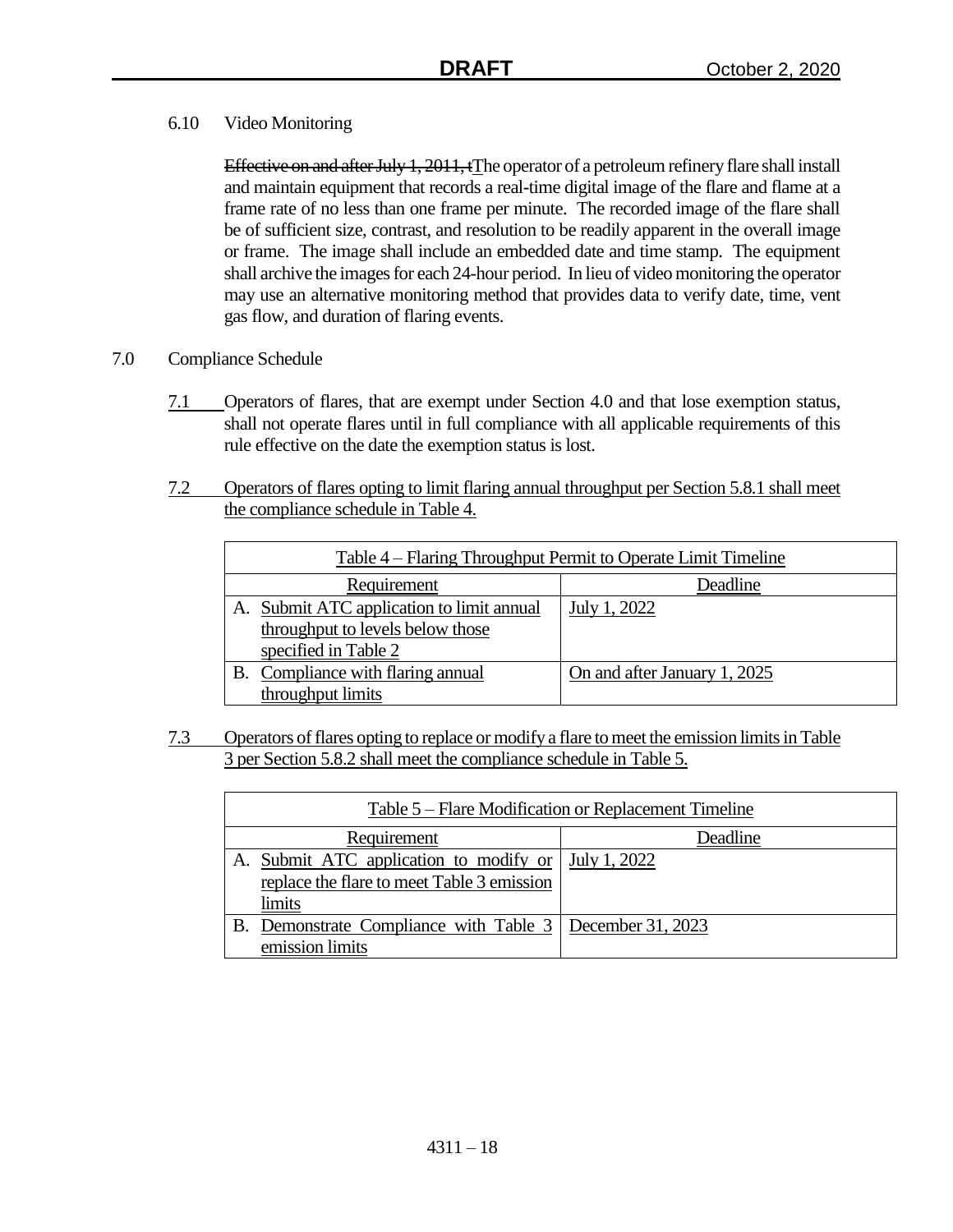|  | Operators of flares subject to Section 5.9 shall meet the compliance schedule in Table 6. |  |
|--|-------------------------------------------------------------------------------------------|--|
|  |                                                                                           |  |

| Table 6 – Flare Modification or Replacement Timeline |                                                                                    |  |
|------------------------------------------------------|------------------------------------------------------------------------------------|--|
| Requirement                                          | Deadline                                                                           |  |
|                                                      | A. Submit ATC application to modify or By March 1 in the year after the exceedance |  |
| replace the flare to meet Table 3 emission           | of the Annual Throughput Threshold                                                 |  |
| limits                                               | occurred                                                                           |  |
| B. Demonstrate Compliance with Table 3               | By December 31 of the year after the                                               |  |
| emission limits                                      | exceedance of the Annual Throughput                                                |  |
|                                                      | Threshold occurred                                                                 |  |